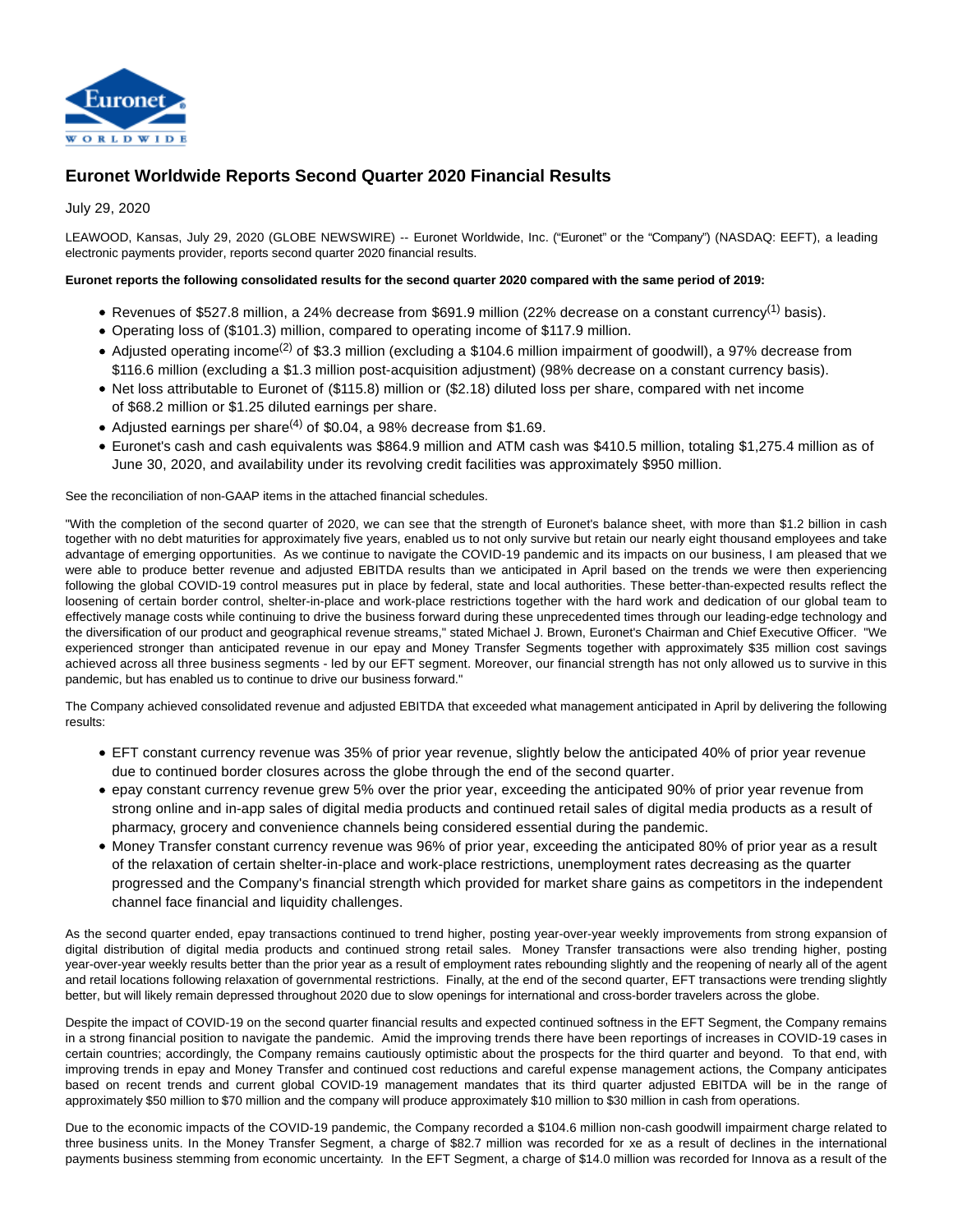decline in VAT refund activity directly related to the decline in international tourism within the European Union, and a charge of \$7.9 million was recorded for Pure Commerce related to the decline in international tourism in Asia Pacific. In order to provide more comparable operating results, these impairment charges are excluded from second quarter 2020 adjusted operating income, adjusted EBITDA and adjusted EPS. Second quarter 2019 adjusted operating income, adjusted EBITDA and adjusted EPS also excludes a \$1.3 million post-acquisition adjustment recorded in the EFT Segment.

## **Segment and Other Results**

**The EFT Processing Segment** reports the following results for the second quarter 2020 compared with the same period or date in 2019:

- Revenues of \$78.5 million, a 66% decrease from \$231.9 million (65% decrease on a constant currency basis).
- Operating loss of (\$56.6) million, compared with operating income of \$76.5 million.
- Adjusted operating loss of (\$34.7) million (excluding \$21.9 million impairment of goodwill), compared with adjusted operating income of \$75.2 million (excluding a \$1.3 million post-acquisition adjustment).
- Adjusted EBITDA of (\$14.8) million, a 116% decrease from \$93.0 million (116% on a constant currency basis).
- Transactions of 679 million, a 10% decrease from 752 million.
- Operated 41,648 ATMs as of June 30, 2020, an 11% decrease from 46,636.

Revenue, operating loss, adjusted operating loss, adjusted EBITDA and transaction declines in the second quarter 2020 were driven by the impact of fewer transactions in Europe and Asia Pacific, including high-value cross-border transactions, related to the COVID-19 pandemic-driven governmentally-imposed border closures and shelter-in-place orders. To partially offset the transaction declines, the EFT segment realized cost savings of nearly \$25 million in the second quarter 2020.

The EFT Segment's active ATMs were lower than the prior year due to additional temporary closures of more than 7,700 ATMs in Europe to limit the impact caused by COVID-19, partially offset by more than 1,900 new outsourcing ATMs and 850 new high-value deployed ATMs.

**The epay Segment** reports the following results for the second quarter 2020 compared with the same period or date in 2019:

- Revenues of \$187.6 million, a 2% increase from \$184.2 million (5% increase on a constant currency basis).
- Operating income of \$18.0 million, a 2% increase from \$17.6 million (7% increase on a constant currency basis).
- Adjusted EBITDA of \$19.7 million, a 2% increase from \$19.4 million (6% increase on a constant currency basis).
- Transactions of 585 million, a 59% increase from 369 million.
- Point-of-sale ("POS") terminals of approximately 703,000 as of June 30, 2020, a slight increase from approximately 700,000.
- Retailer locations of approximately 324,000 as of June 30, 2020, a slight decrease from approximately 325,000.

Second quarter revenue, operating income and adjusted EBITDA growth was driven by continued digital media growth. While revenues grew year-over-year, the epay Segment experienced the impacts of consumer movement restrictions in certain markets, while other markets were positively impacted where the Company has a higher mix of digital distribution or a higher concentration of retailers that were deemed essential and remained open during the pandemic.

Transaction growth was the result of increases across Europe and Brazil, as well as very strong contributions from India, which included a large volume of low-value mobile top-up transactions.

**The Money Transfer Segment** reports the following results for the second quarter 2020 compared with the same period or date in 2019:

- Revenues of \$262.8 million, a 5% decrease from \$276.8 million (4% decrease on a constant currency basis).
- Operating loss of (\$55.2) million, compared with operating income of \$35.3 million.
- Adjusted operating income of \$27.5 million (excluding \$82.7 million impairment of goodwill), a 22% decrease from \$35.3 million (22% decrease on a constant currency basis).
- Adjusted EBITDA of \$36.0 million, a 17% decrease from \$43.4 million (16% decrease on a constant currency basis).
- Total transactions of 25.8 million, an 11% decrease from 28.9 million.
- Network locations of approximately 435,000 as of June 30, 2020, a 13% increase from approximately 385,000.

Second quarter 2020 revenue, operating loss, adjusted operating income, and adjusted EBITDA declines were the result of transaction declines stemming from government ordered business closures and shelter-in-place orders required to manage the COVID-19 pandemic. Adjusted operating income and adjusted EBITDA were further impacted by SG&A investments made throughout 2019 to support future growth, which was unfortunately blunted by the impacts of the COVID-19 pandemic.

Both money transfers and non-transfer transactions, such as currency exchange and check cashing declined 11% in the second quarter 2020. The strong expansion of network locations was significantly influenced by the addition of more than 19,000 OXXO locations in Mexico.

**Corporate and Other** reports \$7.5 million of expense for the second quarter 2020 compared with \$11.5 million for the second quarter 2019. The decrease in corporate expense for the second quarter is largely due to lower short- and long-term compensation expense stemming from the impact of COVID-19 on the Company's financial results.

### **Balance Sheet and Financial Position**

Unrestricted cash on hand was \$864.9 million as of June 30, 2020, compared to \$709.5 million as of March 31, 2020. The increase in unrestricted cash is largely from cash removed from temporarily closed ATMs due to the COVID-19 pandemic. The Company generated approximately \$4.0 million in cash from operations during the second quarter. While the Company continues to believe its \$865 million unrestricted cash balance is more than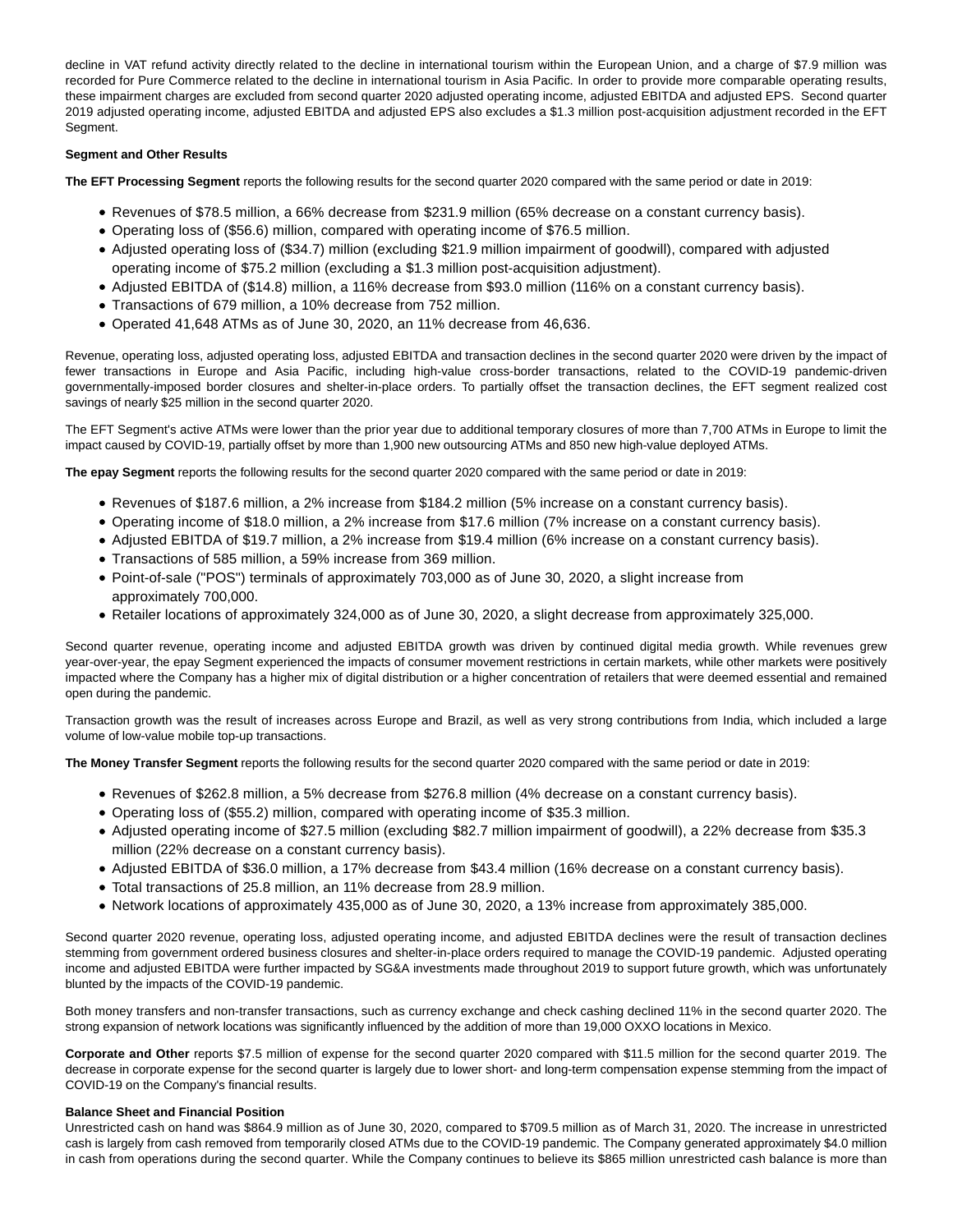sufficient to sustain the business through the difficult times brought about by the COVID-19 pandemic, the Company has approximately \$410.5 million of cash in ATMs at June 30, 2020 which could be re-deployed to operations, giving the Company more than \$1.2 billion of cash with no significant debt principal payments for approximately five years. In addition, the Company has approximately \$950 million of availability under its revolving credit facility.

Total indebtedness was \$1.12 billion as of June 30, 2020, compared to \$1.11 billion as of December 31, 2019, with a first maturity date of March 2025.

During the second quarter of 2020, the Company experienced a significant increase in the frequency of ATM site lease modifications and terminations due to the COVID-19 pandemic. This resulted in a reassessment of the Company's position on lease terms for ATM site leases with termination options under ASC Topic 842. As a result of this reassessment, \$211.9 million right-of-use lease assets and \$211.9 million lease liabilities were determined to have a term shorter than 12 months and were therefore subject to the short-term lease exemption and removed from the balance sheet as of June 30, 2020. Future payments for ATM site leases with termination options that are exercisable within the next 12 months are excluded from the right-of-use asset and lease liability balances.

#### **Non-GAAP Measures**

In addition to the results presented in accordance with U.S. GAAP, the Company presents non-GAAP financial measures, such as constant currency financial measures, adjusted operating income (loss), adjusted EBITDA and adjusted earnings per share. These measures should be used in addition to, and not a substitute for, revenues, net income (loss), operating income (loss) and earnings (loss) per share computed in accordance with U.S. GAAP. We believe that these non-GAAP measures provide useful information to investors regarding the Company's performance and overall results of operations. These non-GAAP measures are also an integral part of the Company's internal reporting and performance assessment for executives and senior management. The non-GAAP measures used by the Company may not be comparable to similarly titled non-GAAP measures used by other companies. The attached schedules provide a full reconciliation of these non-GAAP financial measures to their most directly comparable U.S. GAAP financial measure.

The Company does not provide a reconciliation of its forward-looking non-GAAP measures to GAAP due to the inherent difficulty in forecasting and quantifying certain amounts that are necessary for GAAP and the related GAAP and non-GAAP reconciliation, including adjustments that would be necessary for currency exchange rate fluctuations and other charges reflected in the Company's reconciliation of historic numbers, the amount of which, based on historical experience, could be significant.

 $<sup>(1)</sup>$  Constant currency financial measures are computed as if foreign currency exchange rates did not change from the prior period. This information is</sup> provided to illustrate the impact of changes in foreign currency exchange rates on the Company's results when compared to the prior period.

<sup>(2)</sup> Adjusted operating income (loss) is defined as operating income (loss) excluding goodwill impairment charges and post-acquisition adjustments. Adjusted operating income (loss) represents a performance measure and is not intended to represent a liquidity measure.

<sup>(3)</sup> Adjusted EBITDA is defined as net income excluding, to the extent incurred in the period, interest, income tax expense, depreciation, amortization, share-based compensation, goodwill impairments and other non-operating or non-recurring items that are considered expenses or income under U.S. GAAP. Adjusted EBITDA represents a performance measure and is not intended to represent a liquidity measure.

<sup>(4)</sup> Adjusted earnings per share is defined as diluted U.S. GAAP earnings (loss) per share excluding, to the extent incurred in the period, the tax-effected impacts of: a) foreign currency exchange gains or losses, b) goodwill and intangible asset impairment charges, c) gains or losses from the early retirement of debt, d) share-based compensation, e) acquired intangible asset amortization, f) non-cash interest expense, g) non-cash income tax expense (benefit) and h) other non-operating or non-recurring items. Adjusted earnings per share represents a performance measure and is not intended to represent a liquidity measure.

### **Conference Call and Slide Presentation**

Euronet Worldwide will host an analyst conference call on July 29, 2020, at 9:00 a.m. Eastern Time to discuss these results. The call may also include discussion of Company developments, the impacts of the COVID-19 pandemic on the Company's operations, forward-looking information and other material information about business and financial matters. To listen to the call via telephone, dial 877-303-6313 (USA) or +1-631-813-4734 (outside the USA). The conference call will also be available via webcast a[t http://ir.euronetworldwide.com.](https://www.globenewswire.com/Tracker?data=_sB_p9ALKOjrHP6eeES2EIE9cbX4-_g1dZGq4SLQMOSgNm_e8GtsBn-hfxLCPvx7CtRCOhNiUA4Ypb6EGFqr2HX1erCLZ0KPbPz-NIBrHQeLWR_Q1451JpvxlcgQi0YD) Participants should go to the website at least five minutes prior to the scheduled start time of the event to register. A slideshow will be included in the webcast.

A webcast replay will be available beginning approximately one hour after the event at [http://ir.euronetworldwide.com a](https://www.globenewswire.com/Tracker?data=_sB_p9ALKOjrHP6eeES2EIE9cbX4-_g1dZGq4SLQMOS6LlD7lbtmsZbPsE1XhyKuLMBdbi9PgE7M6n9tkz75N5kHwt4J8UoEx8szEyeoyo15_SkoS-gV7axL9mkHtFf9)nd will remain available for one year.

#### **About Euronet Worldwide, Inc.**

Euronet Worldwide is an industry leader in processing secure electronic financial transactions. The Company offers payment and transaction processing solutions to financial institutions, retailers, service providers and individual consumers. These services include comprehensive ATM, POS and card outsourcing services, card issuing and merchant acquiring services, software solutions, cash-based and online-initiated consumerto-consumer and business-to-business money transfer services, and electronic distribution of digital media and prepaid mobile phone time.

Euronet's global payment network is extensive - including 41,648 ATMs, approximately 318,000 EFT POS terminals and a growing portfolio of outsourced debit and credit card services which are under management in 61 countries; card software solutions; a prepaid processing network of approximately 703,000 POS terminals at approximately 324,000 retailer locations in 54 countries; and a global money transfer network of approximately 435,000 locations serving 159 countries. With corporate headquarters in Leawood, Kansas, USA, and 66 worldwide offices, Euronet serves clients in approximately 170 countries. For more information, please visit the Company's website a[t www.euronetworldwide.com.](https://www.globenewswire.com/Tracker?data=eSM4o4kMF7yotitIdhOUr0QX3Bkd8UPMAPuEJ8pyR2TVWkszWSlAw4tSqgvPIYThQ1alAeTyn5O3aqQjYDkG-vXwDnNf2tCgniOLBCsvtqM=)

Statements contained in this news release that concern Euronet's or its management's intentions, expectations, or predictions of future performance, are forward-looking statements. Euronet's actual results may vary materially from those anticipated in such forward-looking statements as a result of a number of factors, including: conditions in world financial markets and general economic conditions, including impacts from the COVID-19 pandemic; the effects in Europe of the U.K.'s departure from the E.U. and economic conditions in specific countries and regions; technological developments affecting the market for our products and services; our ability to successfully introduce new products and services; foreign currency exchange rate fluctuations; the effects of any breach of our computer systems or those of our customers or vendors, including our financial processing networks or those of other third parties; interruptions in any of our systems or those of our vendors or other third parties; our ability to renew existing contracts at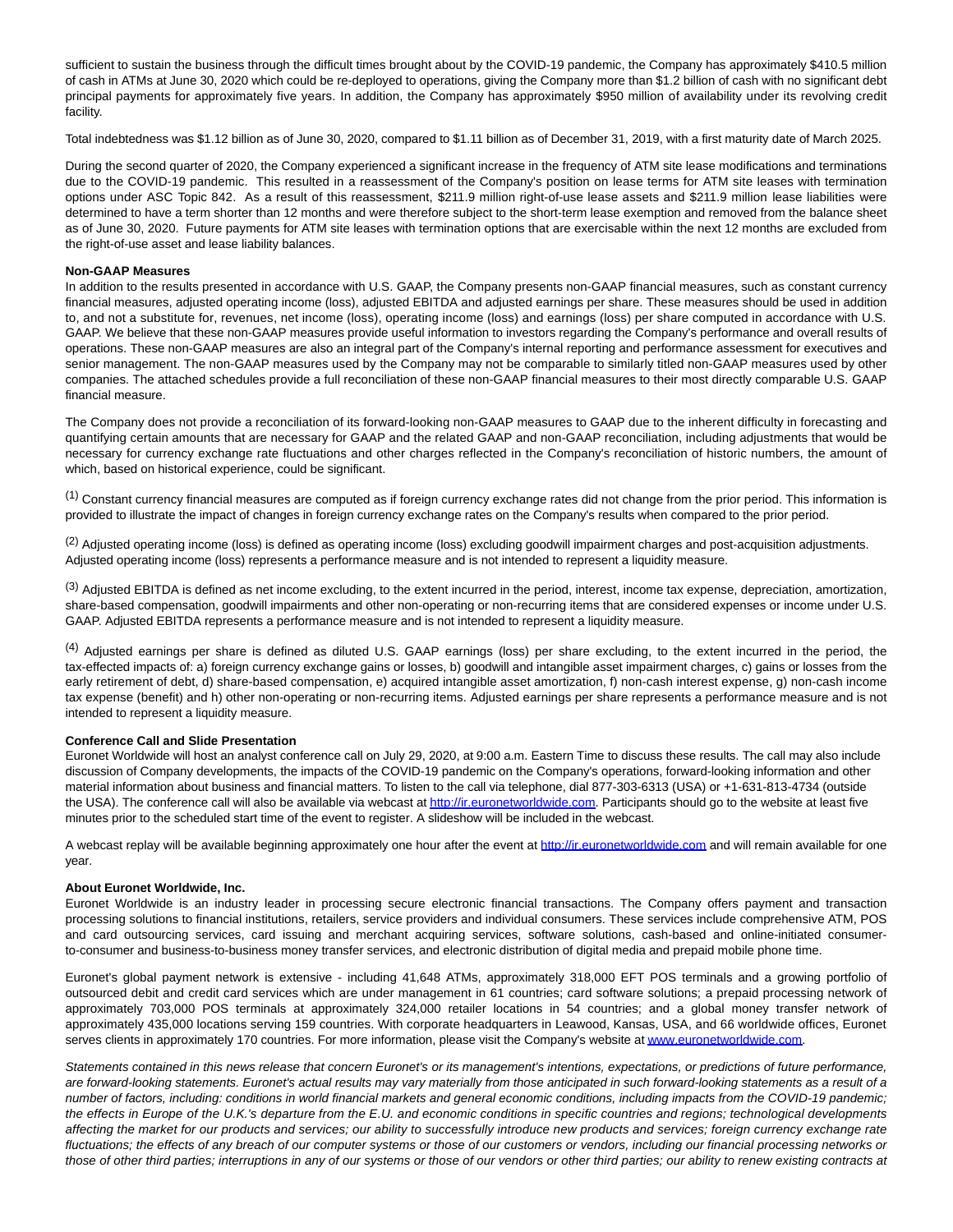profitable rates; changes in fees payable for transactions performed for cards bearing international logos or over switching networks such as card transactions on ATMs; our ability to comply with increasingly stringent regulatory requirements, including anti-money laundering, anti-terrorism, anti-bribery, consumer and data protection and the European Union's General Data Privacy Regulation and Second Payment Service Directive requirements; changes in laws and regulations affecting our business, including tax and immigration laws and any laws regulating payments, including dynamic currency conversion transactions; changes in our relationships with, or in fees charged by, our business partners; competition; the outcome of claims and other loss contingencies affecting Euronet; the cost of borrowing, availability of credit and terms of and compliance with debt covenants; and renewal of sources of funding as they expire and the availability of replacement funding. These risks and other risks are described in the Company's filings with the Securities and Exchange Commission, including our Annual Report on Form 10-K, Quarterly Reports on Form 10-Q and Current Reports on Form 8-K. Copies of these filings may be obtained via the SEC's Edgar website or by contacting the Company. Any forwardlooking statements made in this release speak only as of the date of this release. Except as may be required by law, Euronet does not intend to update these forward-looking statements and undertakes no duty to any person to provide any such update under any circumstances. The Company regularly posts important information to the investor relations section of its website.

#### **Contact:**

Euronet Worldwide, Inc. Stephanie Taylor +1-913-327-4200

#### **EURONET WORLDWIDE, INC.**

## **Condensed Consolidated Balance Sheets**

 **(in millions)**

|                                                     | As of<br><b>June 30,</b><br>2020<br>(unaudited) | As of<br>December 31,<br>2019 |
|-----------------------------------------------------|-------------------------------------------------|-------------------------------|
| <b>ASSETS</b>                                       |                                                 |                               |
| Current assets:                                     |                                                 |                               |
| Cash and cash equivalents                           | \$864.9                                         | \$786.1                       |
| ATM cash                                            | 410.5                                           | 665.6                         |
| Restricted cash                                     | 28.1                                            | 34.3                          |
| Settlement assets                                   | 892.7                                           | 1,013.1                       |
| Trade accounts receivable, net                      | 114.8                                           | 201.9                         |
| Prepaid expenses and other current assets           | 240.8                                           | 217.7                         |
| Total current assets                                | 2,551.8                                         | 2,918.7                       |
| Property and equipment, net                         | 355.3                                           | 360.0                         |
| Right of use lease asset, net                       | 158.7                                           | 377.5                         |
| Goodwill and acquired intangible assets, net        | 751.4                                           | 885.6                         |
| Other assets, net                                   | 144.3                                           | 115.9                         |
| <b>Total assets</b>                                 | \$3,961.5                                       | \$4,657.7                     |
| <b>LIABILITIES AND EQUITY</b>                       |                                                 |                               |
| <b>Current liabilities:</b>                         |                                                 |                               |
| Settlement obligations                              | \$892.7                                         | \$1,013.1                     |
| Accounts payable and other current liabilities      | 483.8                                           | 481.5                         |
| Current portion of operating lease liabilities      | 53.1                                            | 127.4                         |
| Short-term debt obligations                         | 7.4                                             | 12.0                          |
| <b>Total current liabilities</b>                    | 1,437.0                                         | 1,634.0                       |
| Debt obligations, net of current portion            | 1,100.6                                         | 1,090.9                       |
| Operating lease liabilities, net of current portion | 100.5                                           | 242.0                         |
| Capital lease obligations, net of current portion   | 8.5                                             | 8.1                           |
| Deferred income taxes                               | 55.8                                            | 56.1                          |
| Other long-term liabilities                         | 46.5                                            | 47.2                          |
| <b>Total liabilities</b>                            | 2,748.9                                         | 3,078.3                       |
| Equity                                              | 1,212.6                                         | 1,579.4                       |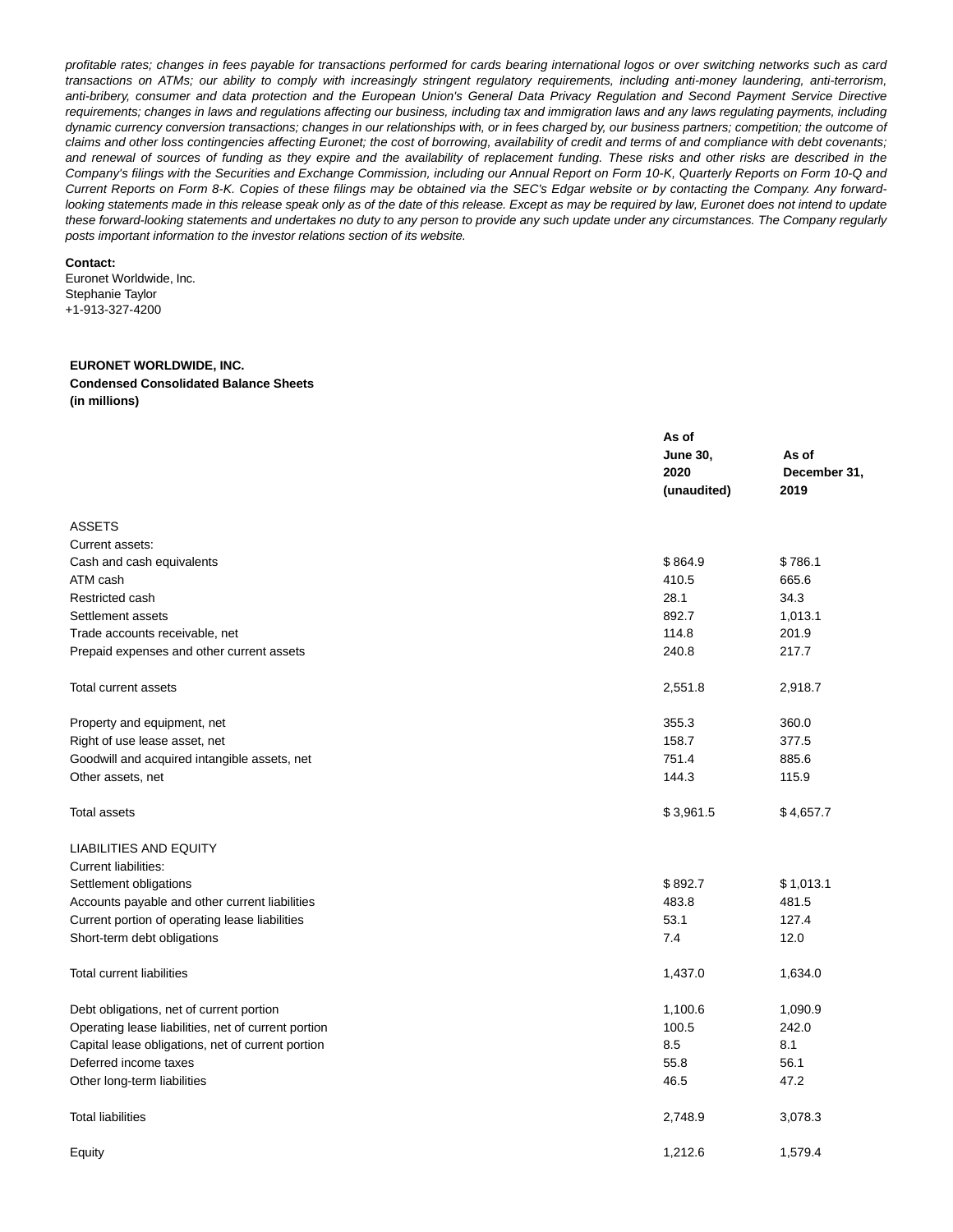## **EURONET WORLDWIDE, INC.**

 **Consolidated Statements of Operations**

## **(unaudited - in millions, except share and per share data)**

|                                                            |                 | <b>Three Months Ended</b> |                |  |  |
|------------------------------------------------------------|-----------------|---------------------------|----------------|--|--|
|                                                            | <b>June 30,</b> |                           |                |  |  |
|                                                            | 2020            |                           | 2019           |  |  |
| Revenues                                                   | \$527.8         |                           | \$691.9        |  |  |
| Operating expenses:                                        |                 |                           |                |  |  |
| Direct operating costs                                     | 350.0           |                           | 393.8          |  |  |
| Salaries and benefits                                      | 90.9            |                           | 98.5           |  |  |
| Selling, general and administrative                        | 53.4            |                           | 53.9           |  |  |
| Impairment of goodwill                                     | 104.6           |                           | $\overline{a}$ |  |  |
| Depreciation and amortization                              | 30.2            |                           | 27.8           |  |  |
| Total operating expenses                                   | 629.1           |                           | 574.0          |  |  |
| Operating (loss) income                                    | (101.3)         |                           | 117.9          |  |  |
| Other income (expense):                                    |                 |                           |                |  |  |
| Interest income                                            | 0.2             |                           | 0.5            |  |  |
| Interest expense                                           | (8.9)           |                           | (10.0)         |  |  |
| Loss on early retirement of debt                           | ۰               |                           | (8.9)          |  |  |
| Foreign currency exchange gain (loss)                      | 2.5             |                           | (0.1)          |  |  |
| Other income                                               | 0.7             |                           |                |  |  |
| Total other expense, net                                   | (5.5)           |                           | (18.5)         |  |  |
| (Loss) Income before income taxes                          | (106.8)         |                           | 99.4           |  |  |
| Income tax expense                                         | (8.9)           |                           | (31.3)         |  |  |
| Net (loss) income                                          | (115.7)         |                           | 68.1           |  |  |
| Net (income) loss attributable to noncontrolling interests | (0.1)           |                           | 0.1            |  |  |
| Net (loss) income attributable to Euronet Worldwide, Inc.  | \$(115.8)       |                           | \$68.2         |  |  |
| (Loss) earnings per share attributable to Euronet          |                 |                           |                |  |  |
| Worldwide, Inc. stockholders - diluted                     | \$ (2.18)       |                           | \$1.25         |  |  |
|                                                            |                 |                           |                |  |  |
| Diluted weighted average shares outstanding                | 53,080,303      |                           | 54,702,459     |  |  |

#### **EURONET WORLDWIDE, INC.**

**Reconciliation of Net (Loss) Income to Operating (Loss) Income, Adjusted Operating (Loss) Income and Adjusted EBITDA (unaudited - in millions)**

|                                                          | Three months ended June 30, 2020  |        |                          |                              |              |
|----------------------------------------------------------|-----------------------------------|--------|--------------------------|------------------------------|--------------|
|                                                          | EFT<br>Processing <sup>epay</sup> |        | Money<br><b>Transfer</b> | Corporate<br><b>Services</b> | Consolidated |
| Net loss                                                 |                                   |        |                          |                              | \$(115.7)    |
| Add: Income tax expense<br>Add: Total other expense, net |                                   |        |                          |                              | 8.9<br>5.5   |
| Operating (loss) income                                  | \$ (56.6)                         | \$18.0 | \$ (55.2)                | $\frac{1}{5}$ (7.5)          | \$(101.3)    |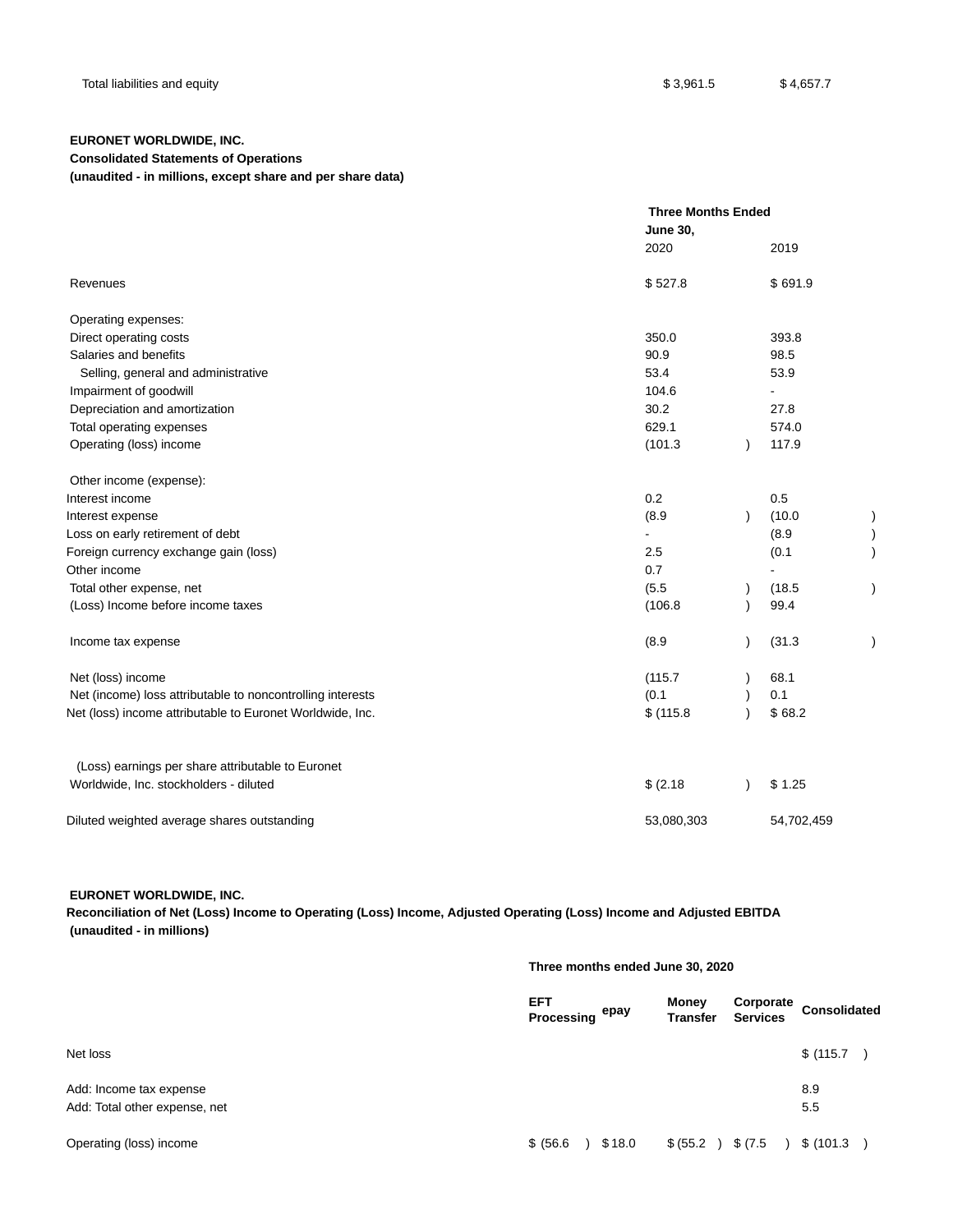| Add: Goodwill impairment charges                                                | 21.9            |       | 82.7  |                     | 104.6 |
|---------------------------------------------------------------------------------|-----------------|-------|-------|---------------------|-------|
| Adjusted operating (loss) income <sup>(1)</sup>                                 | (34.7           | 18.0  | 27.5  | (7.5                | 3.3   |
| Add: Depreciation and amortization                                              | 19.9            |       | 8.5   | 0.1                 | 30.2  |
| Add: Share-based compensation                                                   |                 |       |       | 3.1                 | 3.1   |
|                                                                                 |                 |       |       |                     |       |
| (Loss) earnings before interest, taxes, depreciation, amortization, share-based | $^{\circ}$ (110 | 0.407 | 0.200 | $\mathbb{C}$ $(12)$ | 0.200 |

compensation and goodwill impairment charges (Adjusted EBITDA)  $^{(1)}$  \$ (14.8 ) \$ 19.7 \$ 36.0 \$ (4.3 ) \$ 36.6

## **Three months ended June 30, 2019**

|                                                                                                                                                           | <b>EFT</b><br>Processing | epay   | Money<br><b>Transfer</b> | Corporate<br><b>Services</b> | <b>Consolidated</b> |
|-----------------------------------------------------------------------------------------------------------------------------------------------------------|--------------------------|--------|--------------------------|------------------------------|---------------------|
| Net income                                                                                                                                                |                          |        |                          |                              | \$68.1              |
| Add: Income tax expense                                                                                                                                   |                          |        |                          |                              | 31.3                |
| Add: Total other expense, net                                                                                                                             |                          |        |                          |                              | 18.5                |
| Operating income (expense)                                                                                                                                | \$76.5                   | \$17.6 | \$35.3                   | \$(11.5)                     | \$117.9             |
| Less: Post-acquisition adjustment                                                                                                                         | (1.3)                    | -      |                          |                              | (1.3)               |
| Adjusted Operating income (expense) <sup>(1)</sup>                                                                                                        | 75.2                     | 17.6   | 35.3                     | (11.5)                       | 116.6               |
| Add: Depreciation and amortization                                                                                                                        | 17.8                     | 1.8    | 8.1                      | 0.1                          | 27.8                |
| Add: Share-based compensation                                                                                                                             |                          |        |                          | 6.0                          | 6.0                 |
| Earnings (expense) before interest, taxes, depreciation, amortization, share-based<br>compensation and post-acquisition adjustments (Adjusted EBITDA) (1) | \$93.0                   | \$19.4 | \$43.4                   | \$ (5.4)                     | \$150.4             |

(1) Adjusted operating (loss) income and adjusted EBITDA are non-GAAP measures that should be considered in addition to, and not a substitute for, net income (loss) computed in accordance with U.S. GAAP.

## **EURONET WORLDWIDE, INC.**

 **Reconciliation of Adjusted Earnings per Share**

## **(unaudited - in millions, except share and per share data)**

|                                                                               | <b>Three Months Ended</b><br><b>June 30,</b> |            |  |
|-------------------------------------------------------------------------------|----------------------------------------------|------------|--|
|                                                                               | 2020                                         | 2019       |  |
| Net (loss) income attributable to Euronet Worldwide, Inc.                     | \$(115.8)                                    | \$68.2     |  |
| Foreign currency exchange (gain) loss                                         | (2.5)                                        | 0.1        |  |
| Intangible asset amortization <sup>(1)</sup>                                  | 5.5                                          | 5.1        |  |
| Share-based compensation <sup>(2)</sup>                                       | 3.1                                          | 6.0        |  |
| Impairment of goodwill                                                        | 104.6                                        |            |  |
| Post-acquisition adjustment <sup>(3)</sup>                                    |                                              | (1.3)      |  |
| Non-cash interest accretion <sup>(4)</sup>                                    | 3.8                                          | 5.4        |  |
| Income tax effect of above adjustments <sup>(5)</sup>                         | 2.8                                          | (0.9)      |  |
| Loss on early retirement of debt                                              |                                              | 8.9        |  |
| Non-cash GAAP tax expense <sup>(6)</sup>                                      | 0.6                                          | 3.3        |  |
| Adjusted earnings <sup>(7)</sup>                                              | \$2.1                                        | \$94.8     |  |
| Adjusted earnings per share - diluted $(7)$                                   | \$0.04                                       | \$1.69     |  |
| Diluted weighted average shares outstanding (GAAP)                            | 53,080,303                                   | 54,702,459 |  |
| Effect of conversion of convertible debentures <sup>(8)</sup>                 |                                              | 1,244,122  |  |
| Effect of unrecognized share-based compensation on diluted shares outstanding | 151,479                                      | 225,127    |  |
| Adjusted diluted weighted average shares outstanding                          | 53,231,782                                   | 56,171,708 |  |